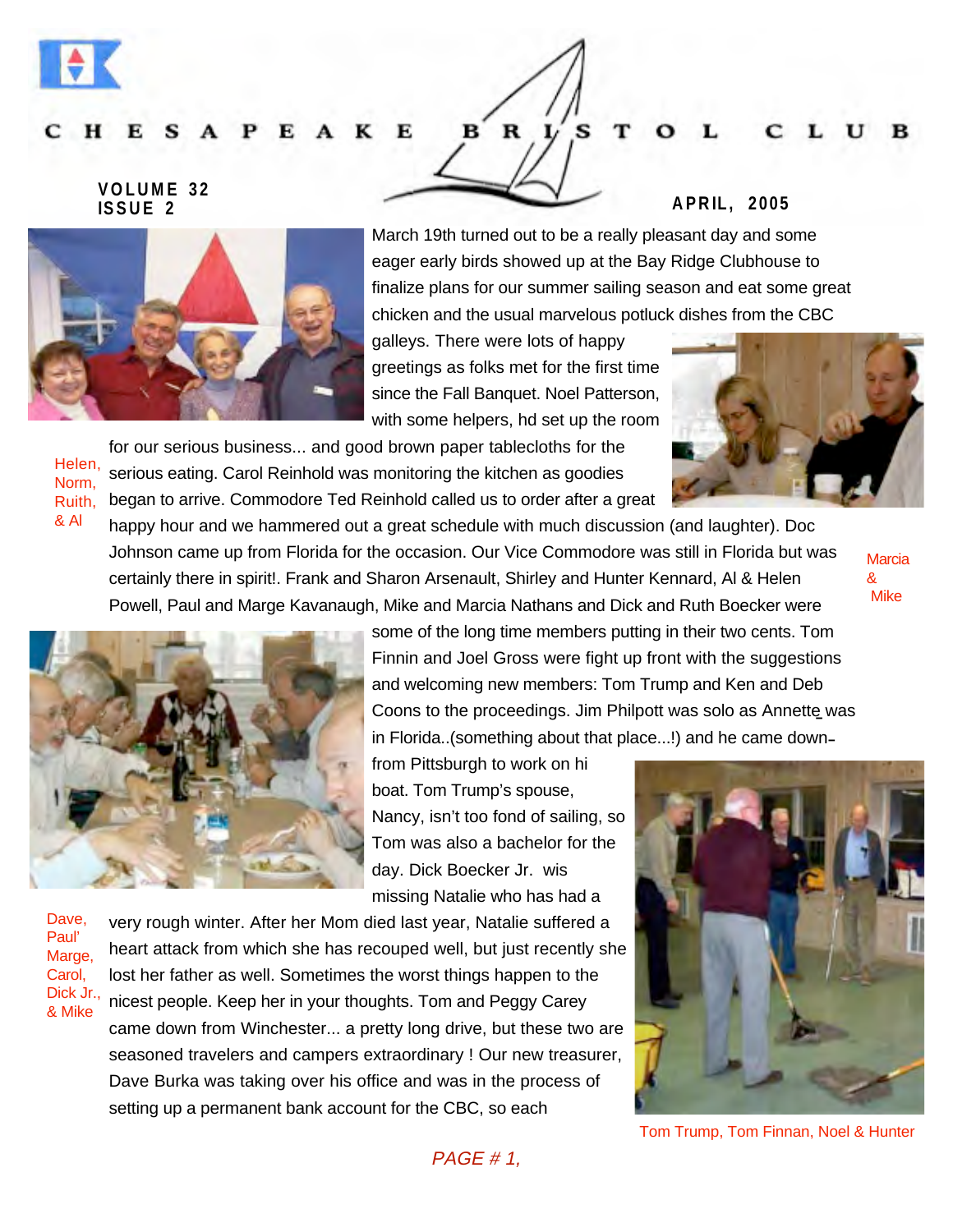

new treasurer won't have to set something up on his or her own. Very efficient guy, that Dave.

Norm Bogarde announced the theme that he and Sandra have selected for our annual Sunflower Raftup. We won't breathe a word but let that be a surprise for later.

When all the work was done and the food well consumed, the cleanup crew set to and the soon the clubhouse was spic and span in Bristol fashion. Everyone went home to mark their calendars for all the events that will be coming up in 2005. Happy Sailing All !

Joel was the special "cleanup" guy

## **LOTS OF PEOPLE MISSED A MARVELOUS TRIPLE SEMINAR. WE LUCKY ONES LEARNED A LOT !**

Thirteen eager folk gathered in the Doyle sail loft on a chilly February day. Each had toted a chair, as sail lofts aren't equipped with much in the way of audience seating.... just lots of room for sailcloth on the floor. Chuck O'Malley presented a wonderful talk with power point captions to lead us all into the analysis of our sail

needs, and how to solve them. Doyle's is interested in working with cruisers to optimize their performance for the type of sailing or cruising they do. Following Chuck was Colin Moynihan from Chesapeake Rigging who brought along some horrifying examples of failed rigging and fittings and educated us in the things we should look out for, things we should do, and introduced some of the newer items they are installing now to make life easier for the cruising couples and singlehanders.... or anyone else, for that matter. He strongly advised that everyone



should pull their rig once every five years, as there is much that cannot be checked from a bos'ns chair. Basically, corrosion is sneaky!

Last on the program was Bob Campbell who really gave us a show of what improper wiring can do to a boat. He even demonstrated what a short could do to #16 insulated wiring.... a great poof and an aquarium full of toxic fumes ! Never, never use single conductor cable (romex) ! Always use multi stranded tinned copper wire with a jacket that is resistant to gas and oil. A simple maintenance chore he suggested was the inspection of all connections and tightening of all screws, as they can work loose with the general vibration and movement of the boat. Remove corrosion from all connections and spray with "Boshield" We came away enlightened and somewhat chastened for our negligence.

The attendees were Deb and Ken Coons, Val and Jane Tagliferro, John McLaughlin, Shirley & Hunter Kennard, Joel Gross (who had arranged the seminar), Tom Finnin, Steve Rogers , Prue Clendenning & Bob Clopp, and new member Tom Trump.

Tom, Joel, Steve Rogers, Tom Trump and the Kennards scooted up to Squisitos in the Bay Ridge shopping center for some Chianti and good Italian food. You folks missed a good one !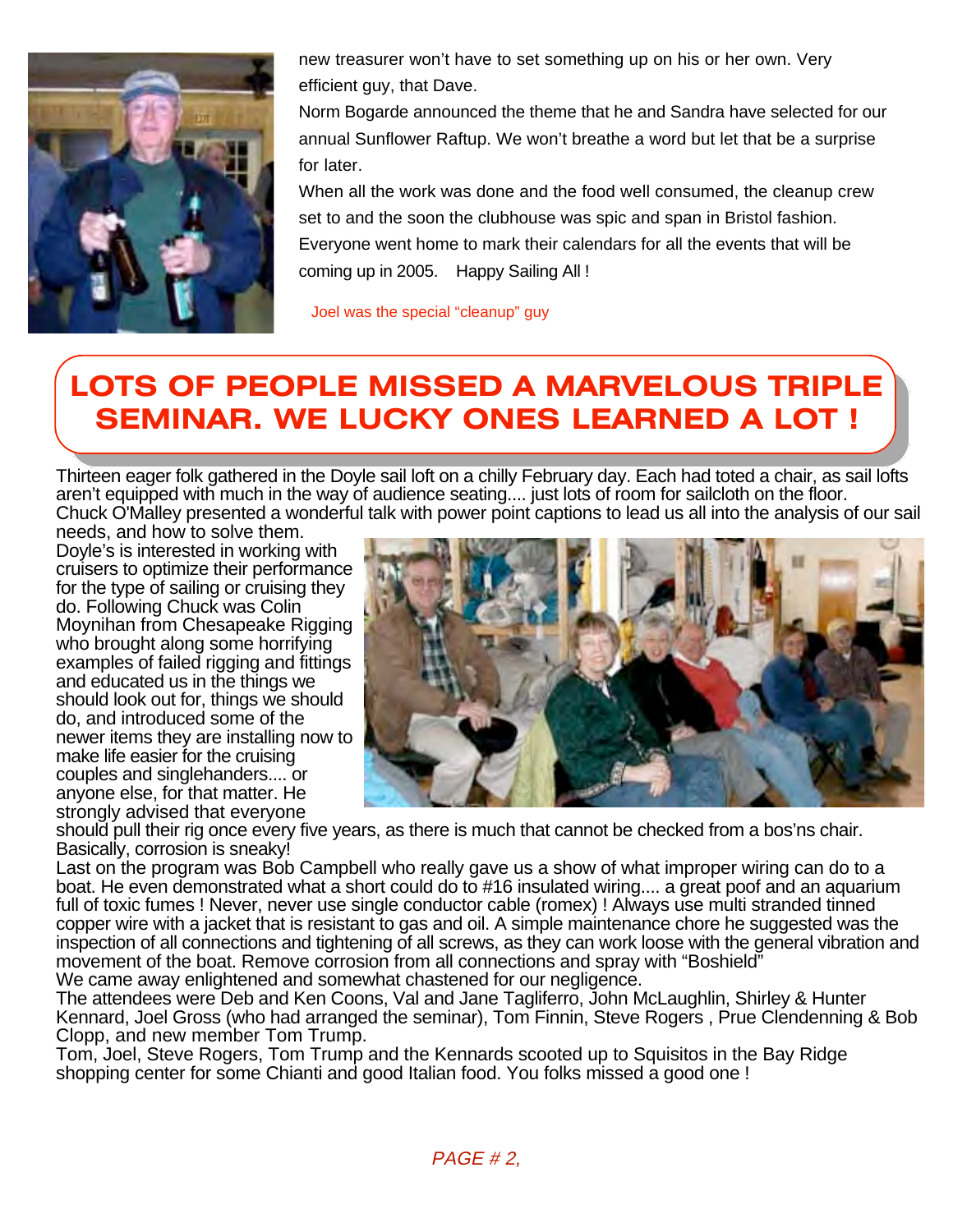



# **SATURDAY, APRIL 23**



UNITED STATES PRING BANQUE. **Cocktails**  $7:00$  p.m.: **Cash Bar with complementary** gourmet international cheese platters.



Sage Stuffing topped with a White Wine Sauce, accompanied by Belgian Carrots, Red Bliss Potatoes, and assorted Dinner Rolls. For Dessert there will be Strawberry Mousse in a Chocolate Cup. For those who prefer vegies, you can order a vegetarian lasagna instead of

with Raspberry Vinaigrette Dressing, followed by a Chicken Breast with

the Chicken.

### The tarif for this sumptuous meal is \$28.00 per. person.

Our hostess for this evening is Vice Commodore Fayla Sherrer. Please call her at 410-1647-6783 to make your reservations before Tuesday, April 19. After we have eaten and are feeling all warm and satiated, there will be a welcoming ceremony for our new members. They will be presented with a beautiful new CBC Burgee ! Park at the Navy Stadium and be on time for the free shuttle at 6:30 to the Academy (see the map on the next page) and be sure to remember to bring along your photo ID.

We hope to see everyone there for the real startup event of our sailing and partying season!

Take note of the time and instructions on the following page.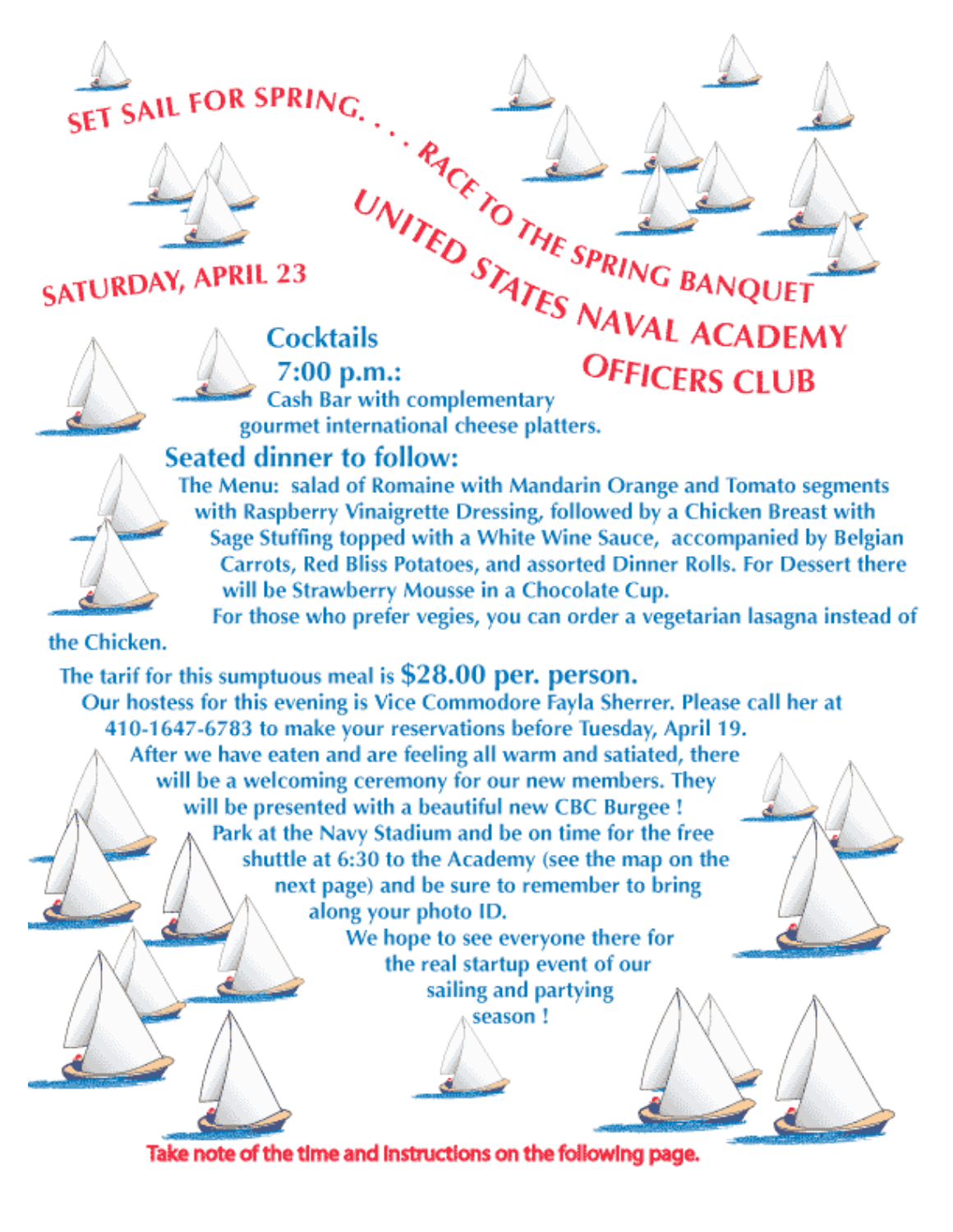Due to security measures cars will not be allowed on the Academy Grounds, so you should park at the stadium and take the shuttle bus that will run from 5:00 to 10:00 and take us to the Officers Club. The shuttle will run from the same place that you pick them up for the Boat Show. If you plan to walk, the gate you should use is the one on King George Street, but they encourage the use of the shuttle. Prepare to be wanded, and bring your photo ID.



### **New Benefits for Chesapeake Bristol Club Members**

**The Chesapeake Bristol Club is now a member of the BoatU.S. Cooperating Groups. As a member, all Club members are now entitled to a 50% Boat U.S. membership fee discount. The annual regular price of \$19.95 is now \$9.95 for all CBC members. Further, the Bristol Club members will be invited to special discount group sales at Boat US and West Marine. As a member, discounts are available at participating marinas. Look for more information on our website , http://www.CBCclub.info , as it becomes available. To get your discounts, make sure to mention the Chesapeake Bristol Club I.D. number GA80185B**

**when renewing or applying for BoatU.S. membership.**

PAGE # 4,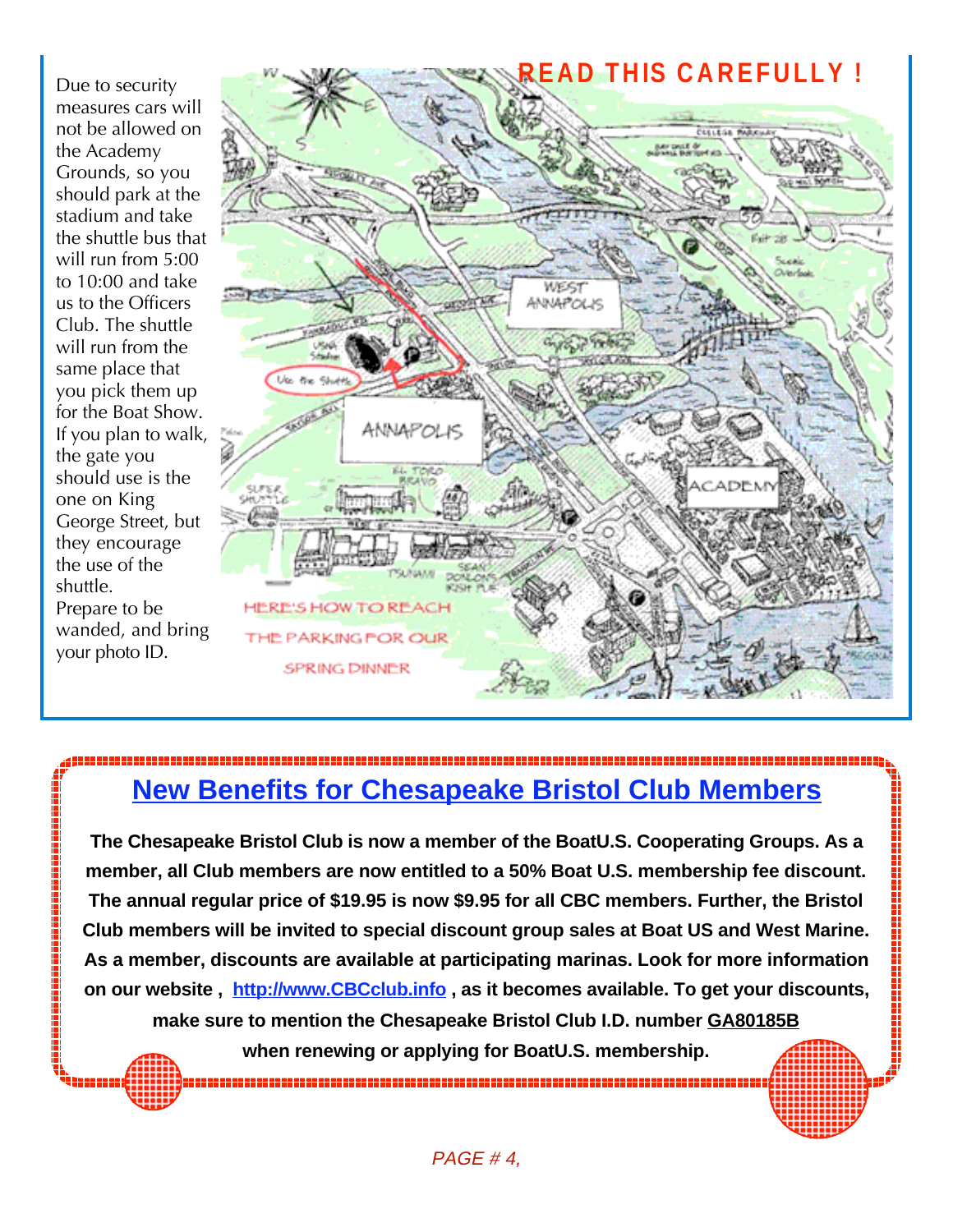

# **COME ONE COME ALL! ON MAY 14 & 15**

**THOSE EARLY BIRDS WHO HAVE BENT ON** 

**THEIR SAILS, (EVEN THOUGH THE TOPSIDES HAVEN'T BEEN WAXED) AND CAN START THEIR IRON GENOAS COME ON UP THE SEVERN RIVER THROUGH THE TWO BRIDGES AND JOIN THE KAVANAUGHS IN CLEMENTS CREEK ON THEIR "BROAD ARROW". HAPPY HOUR WILL START AT 4:00 SO HURRY ALONG! IF YOU ARE A NEW MEMBER, DON'T BE SHY... JUST HAIL THE RAFT AND TIE ALONGSIDE. IF YOU ARE NEW TO RAFTING, BE SURE TO HAVE YOUR FENDERS TIED ON, AND FOUR LINES AT THE READY. THE "RAFTMASTER", PAUL, WILL GIVE YOU INSTRUCTIONS.**

**THE ENTRANCE TO THE CREEK IS AT : N 39° 01.10' W 76° 31.54'** 

The Kennards have a small portable AC/DC television, with a 9" diagonal screen that is available for a small negotiated price. They had to replace it as it does not work with a cable hookup. It is an RCA, very simple and compact. The book is, unfortunately, missing so some electronic ingenuity may be required to make the DC hookup. It has a beautiful color picture. Give them a call at 410-757-8266